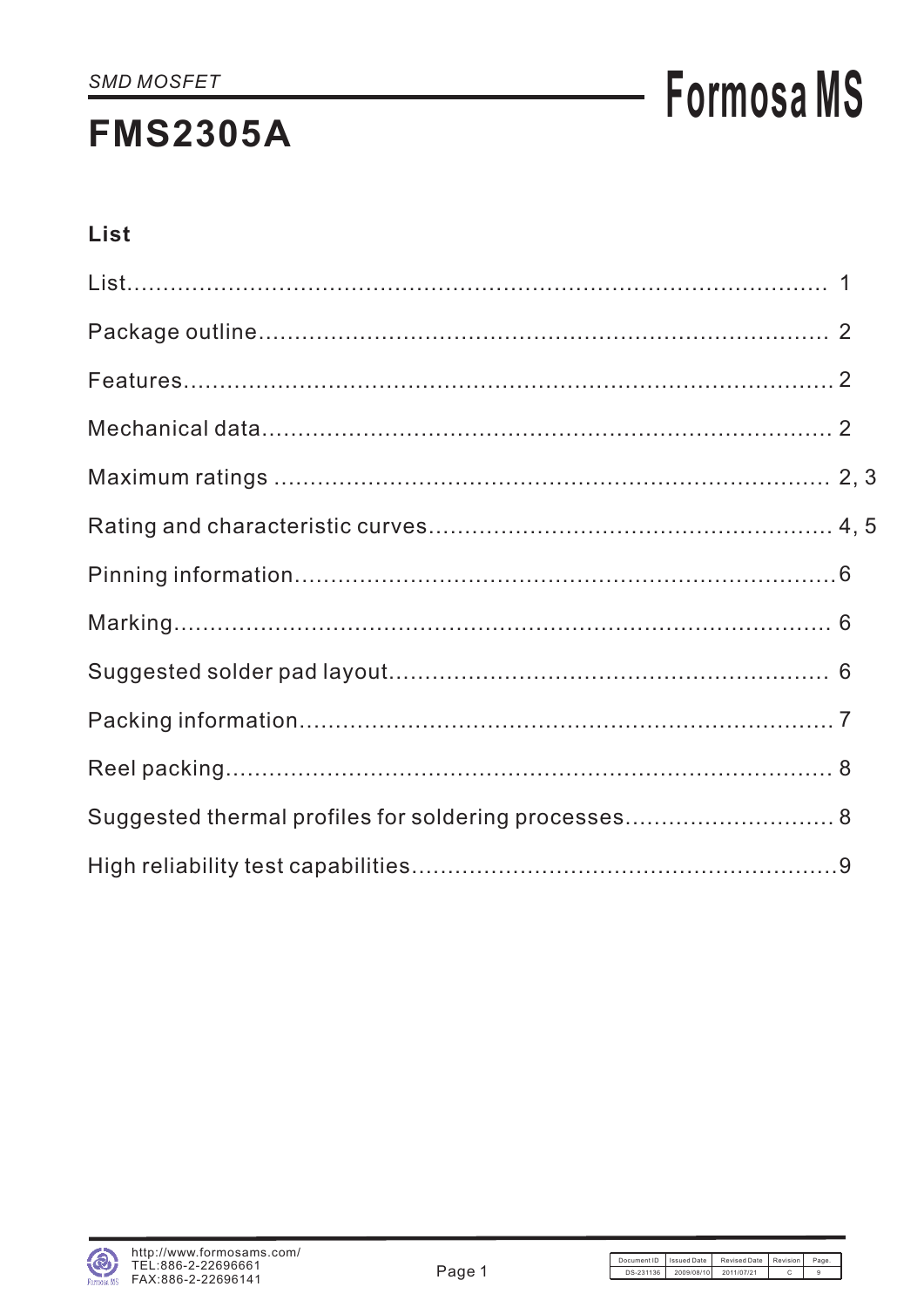# **Formosa MS**

### **FMS2305A**

30V P-Channel Enhancement Mode Power MOSFET

#### **Features**

- Super high dense cell design for low  $R_{DS(ON)}$  $R_{DS(ON)}$  <60m $\Omega$  @V<sub>GS</sub> =-10V.
- Rugged and reliable.
- Capable of 2.5V gate drive.
- Simple drive requirement.
- In compliance with EU RoHS 2002/95/EC directives.
- Suffix "-H" indicates Halogen-free part, ex.FMS2305A-H.

#### **Mechanical data**

- Epoxy:UL94-V0 rated flame retardant
- Case : Molded plastic, SOT-23
- Terminals : Solder plated, solderable per MIL-STD-750, Method 2026
- Mounting Position : Any
- Weight : Approximated 0.008 gram



**Package outline**

#### **Maximum ratings** (AT T<sub>a</sub>=25°C unless otherwise noted)

| PARAMETER                                             |                       | <b>CONDITIONS</b> | Symbol          | MIN.  | TYP. | MAX.   | <b>UNIT</b>    |
|-------------------------------------------------------|-----------------------|-------------------|-----------------|-------|------|--------|----------------|
| Drain-source voltage                                  |                       |                   | $V_{DSS}$       |       |      | $-30$  | $\vee$         |
| $(T_{A} = 25^{\circ}C)$<br>Drain current-continue     |                       |                   |                 |       |      | $-3.2$ |                |
|                                                       | $(T_A = 70^{\circ}C)$ |                   | <sup>1</sup> D  |       |      | $-2.6$ | A              |
| -pulsed                                               |                       |                   | $I_{DM}$        |       |      | $-10$  |                |
| Gate-source voltage-continue                          |                       |                   | $V_{GS}$        |       |      | ±12    | $\vee$         |
| Total power dissipation (Derate above $25^{\circ}$ C) |                       |                   | P <sub>D</sub>  |       |      | 1.38   | W              |
| Junction to ambient thermal resistance                |                       |                   | $R_{\theta JA}$ |       |      | 90     | $^{\circ}$ C/W |
| Operation junction temperature                        |                       |                   | $T_{\rm J}$     | $-55$ |      | $+150$ | $^{\circ}$ C   |
| Storage temperature                                   |                       |                   | $T_{STG}$       | $-65$ |      | $+175$ | $^{\circ}$ C   |

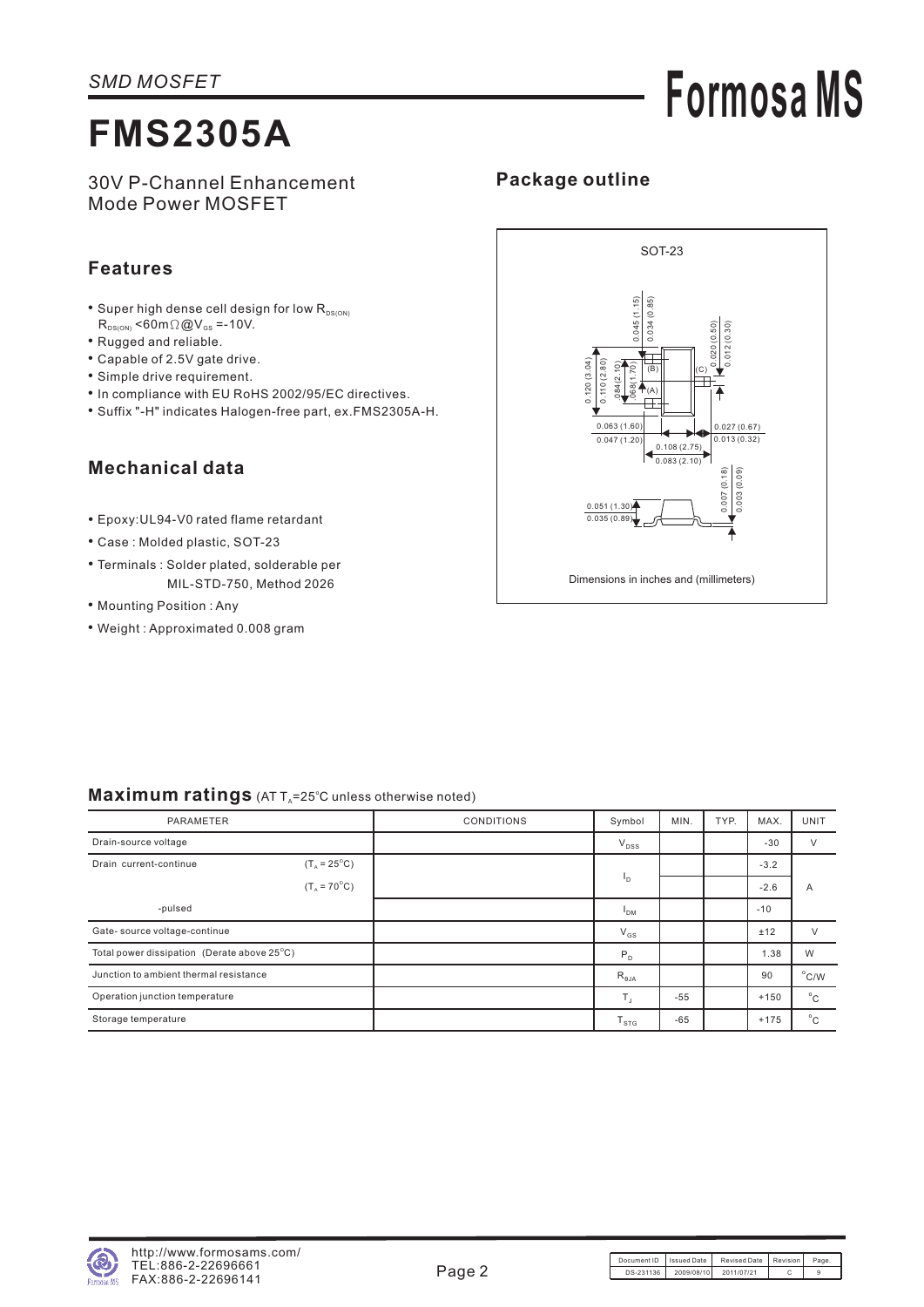# **Formosa MS**

### **FMS2305A**

#### Electrical characteristics (At T<sub>A</sub>=25°C unless otherwise noted)

| PARAMETER                          | CONDITIONS                                                                                                            | Symbol                   | MIN.   | TYP. | MAX.                   | UNIT      |
|------------------------------------|-----------------------------------------------------------------------------------------------------------------------|--------------------------|--------|------|------------------------|-----------|
| <b>OFF CHARACTERISTICS</b>         |                                                                                                                       |                          |        |      |                        |           |
| Drain-source breakdown voltage     | $V$ Gs = 0V, Ip = -250uA                                                                                              | <b>BV</b> <sub>DSS</sub> | $-30$  |      |                        | V         |
| Zero gate voltage drain current    | $V_{DS}$ = -30V, VGs = 0V, TJ = 25 <sup>°</sup> C<br>$V_{DS}$ = -24V, VGs = 0V, TJ = 70 <sup>°</sup> C                | Ipss                     |        |      | $-1.0$<br>$-25$        | μA        |
| Gate-body leakage current-forward  | $V$ Gs = 12V, $V$ Ds=0                                                                                                | <b>IGSSF</b>             |        |      | 100                    | nA        |
| Gate-body leakage current-reverse  | $V$ Gs = -12V, $V_{DS}=0$                                                                                             | <b>IGSSR</b>             |        |      | $-100$                 | nA        |
| <b>ON CHARACTERISTICS (Note 1)</b> |                                                                                                                       |                          |        |      |                        |           |
| Gate threshold voltage             | $V_{DS} = V_{GS}$ , $I_D = -250 \mu A$                                                                                | $V$ GS(th)               | $-0.5$ |      |                        | $\vee$    |
| Static drain-source on-resistance  | $V$ Gs = -10V, $I_D$ = -3.2A<br>$V$ GS = -4.5V, Ip = -3.0A<br>$V$ Gs = -2.5V, Ip = -2.0A<br>$V$ Gs = -1.8V, Ip= -1.0A | RDS(ON)                  |        |      | 60<br>80<br>150<br>250 | $m\Omega$ |
| Reverse recovery time, Note 1      | $V$ Gs = 0, Is = -1.2A, di/dt = 100A/uS                                                                               | T <sub>rr</sub>          |        | 24   |                        | nS        |
| Reverse recovery charge, Note 1    | $V$ GS = 0, Is = -3.2A, di/dt = 100A/uS                                                                               | $Q_{rr}$                 |        | 19   |                        | пC        |
| Forward transconductance, Note 1   | $V_{DS} = -5V$ , $I_D = -3A^*$                                                                                        | <b>GFS</b>               |        | 9.0  |                        | sec       |
| Forward on voltage, Note 1         | VGS = 0V, Is = -1.2A, TJ = $25^{\circ}$ C,                                                                            | <b>V</b> sp              |        |      | $-1.2$                 | $\vee$    |
| <b>DYNAMIC CHARACTERISTICS</b>     |                                                                                                                       |                          |        |      |                        |           |
| Intput capacitance                 |                                                                                                                       | Ciss                     |        | 735  | 1325                   |           |
| Output capacitance                 | $V_{DS} = -25V$ , $V_{GS} = 0V$ ,<br>$f=1.0MHz$                                                                       | Coss                     |        | 100  |                        | pF        |
| Reverse transfer capacitance       |                                                                                                                       | CRSS                     |        | 80   |                        |           |
| Total gate charge                  |                                                                                                                       | Q <sub>G</sub>           |        | 10   |                        |           |
| Gate-source charge                 | $V_{DS} = -24V$ , $I_D = -3.2A$<br>$V$ <sub>GS</sub> =-4.5V                                                           | QGS                      |        | 1.8  |                        | пC        |
| Gate-drain charge                  |                                                                                                                       | QGD                      |        | 3.6  |                        |           |
|                                    |                                                                                                                       | $T_{D(ON)}$              |        | 7.0  |                        |           |
| Turn-On Delay Time                 | $V_{DS}$ = -15V, R <sub>D</sub> =4.6 $\Omega$ , R <sub>G</sub> =3.3 $\Omega$                                          | <b>TR</b>                |        | 15   |                        |           |
|                                    | I <sub>D</sub> =-3.2A, V <sub>GS</sub> =-10V                                                                          | Top(OFF)                 |        | 21   |                        | ns        |
| Turn-Off Delay Time                |                                                                                                                       | TF                       |        | 15   |                        |           |

Note 1. Pulse duration >= 300µs, duty cycle 2.0%<br>2. Pulse width limited by Max. junction temperature<br>3. Surface mounted on 1 inch square copper pad of FR4 board; 270°C/W when mounted on min. copper pad.

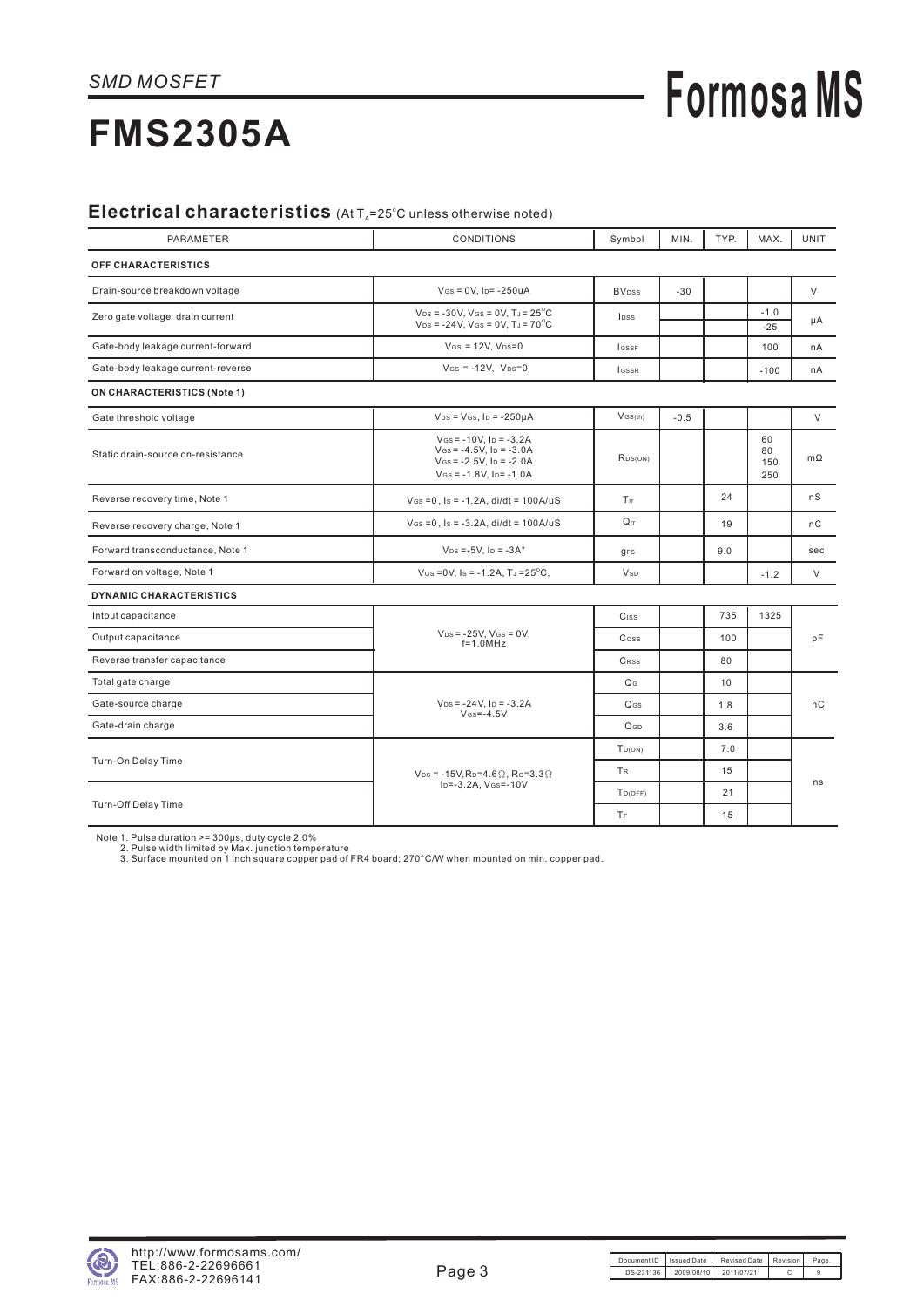

#### **Rating and characteristic curves (FMS2305A)**









FIG.3 ON RESISTANCE VS GATE VOLTAGE FIG.4 FORWARD CHARACTERISTICS OF REVERSE DIODE





Document ID | Issued Date | Revised Date | Revision | Page DS-231136 2009/08/10 2011/07/21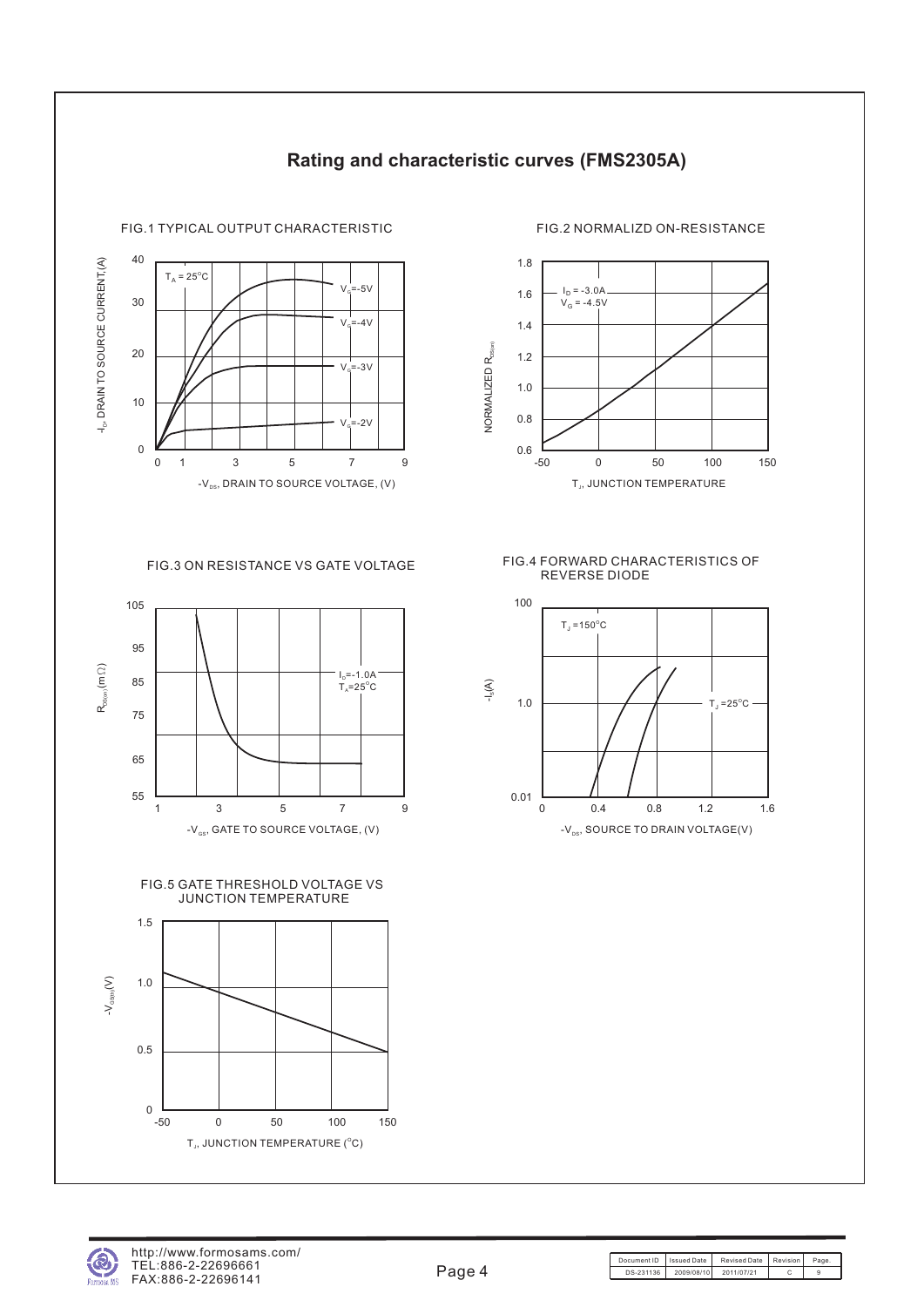

FIG.8 TYPICAL CAPACITANCE CHARACTERISTICS



FIG.10 EFFECTIVE TRANSIENT THERMAL IMPEDANCE





**Rating and characteristic curves (FMS2305A)**

FIG.9 MAXIMUM SAFE OPERATION AREA



FIG.11 SWITCHING TIME CIRCUIT

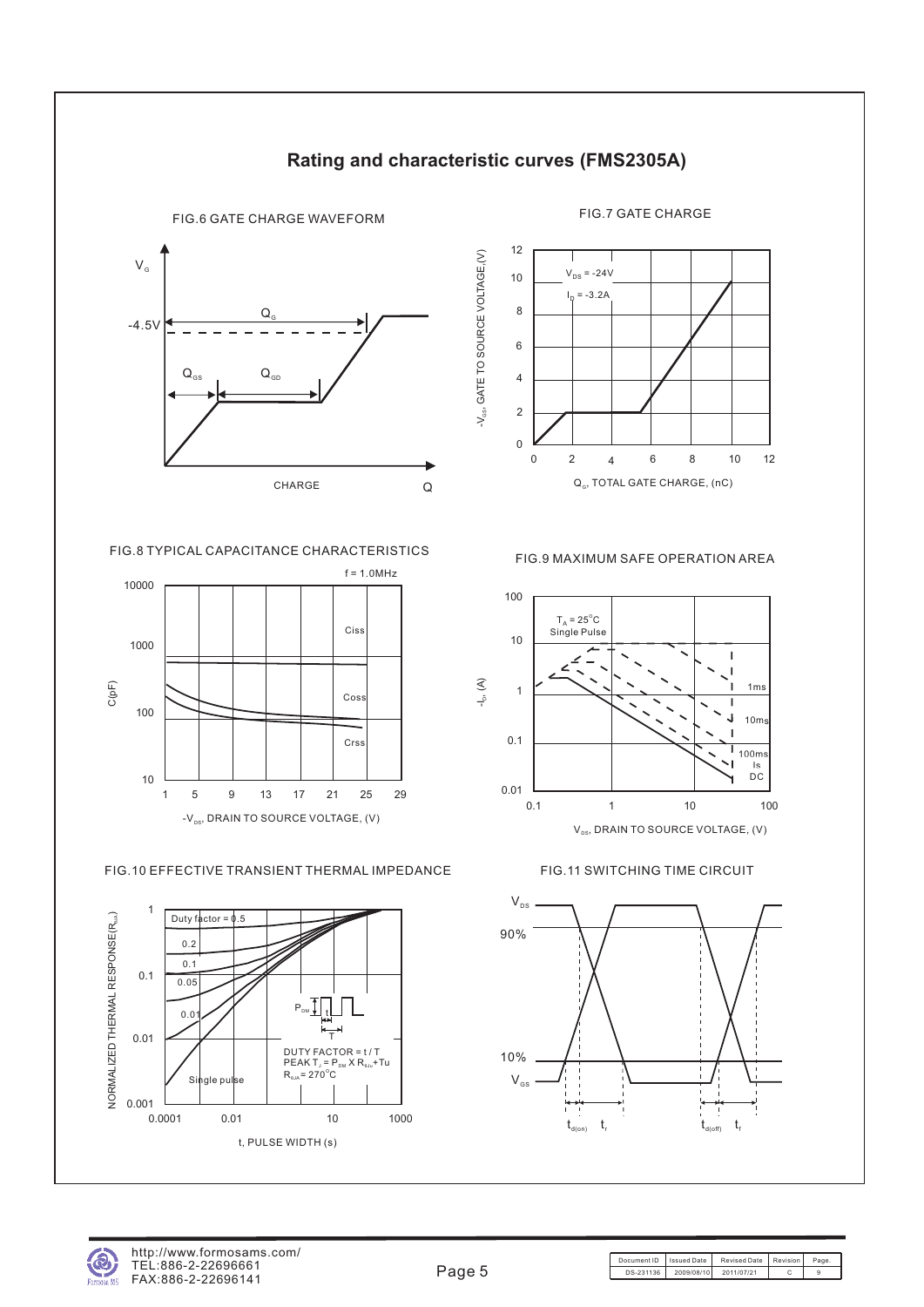### **FMS2305A**

**P05 <sup>1</sup>**

• •

#### **Pinning information**



#### **Marking**

| Type number     | Marking code                                 |  |  |  |  |  |
|-----------------|----------------------------------------------|--|--|--|--|--|
| <b>FMS2305A</b> | $P05 \Sigma$ Note 1                          |  |  |  |  |  |
|                 | $\bullet\hspace{0.4mm}\bullet\hspace{0.4mm}$ |  |  |  |  |  |

#### Note 1: Σ=Date code

| $\mathbin{\smash{\,\,\overline{\!\!\mathcal M\!}\,}}$ onth |            |     |     |            |            |            |     |     |            |     |            |      | Example:   |
|------------------------------------------------------------|------------|-----|-----|------------|------------|------------|-----|-----|------------|-----|------------|------|------------|
| Year                                                       | <b>JAN</b> | FEB | MAR | <b>APR</b> | MAY        | <b>JUN</b> | JUL | AUG | <b>SEP</b> | OCT | <b>NOV</b> | DEC. |            |
| Odd                                                        |            |     | u   |            |            |            |     |     |            |     |            | ີ    | <b>P05</b> |
| Even                                                       |            |     | Е   |            | $\sqrt{ }$ |            |     | n   | ີ          |     |            |      |            |

#### **Suggested solder pad layout**

**SOT-23**



Dimensions in inches and (millimeters)

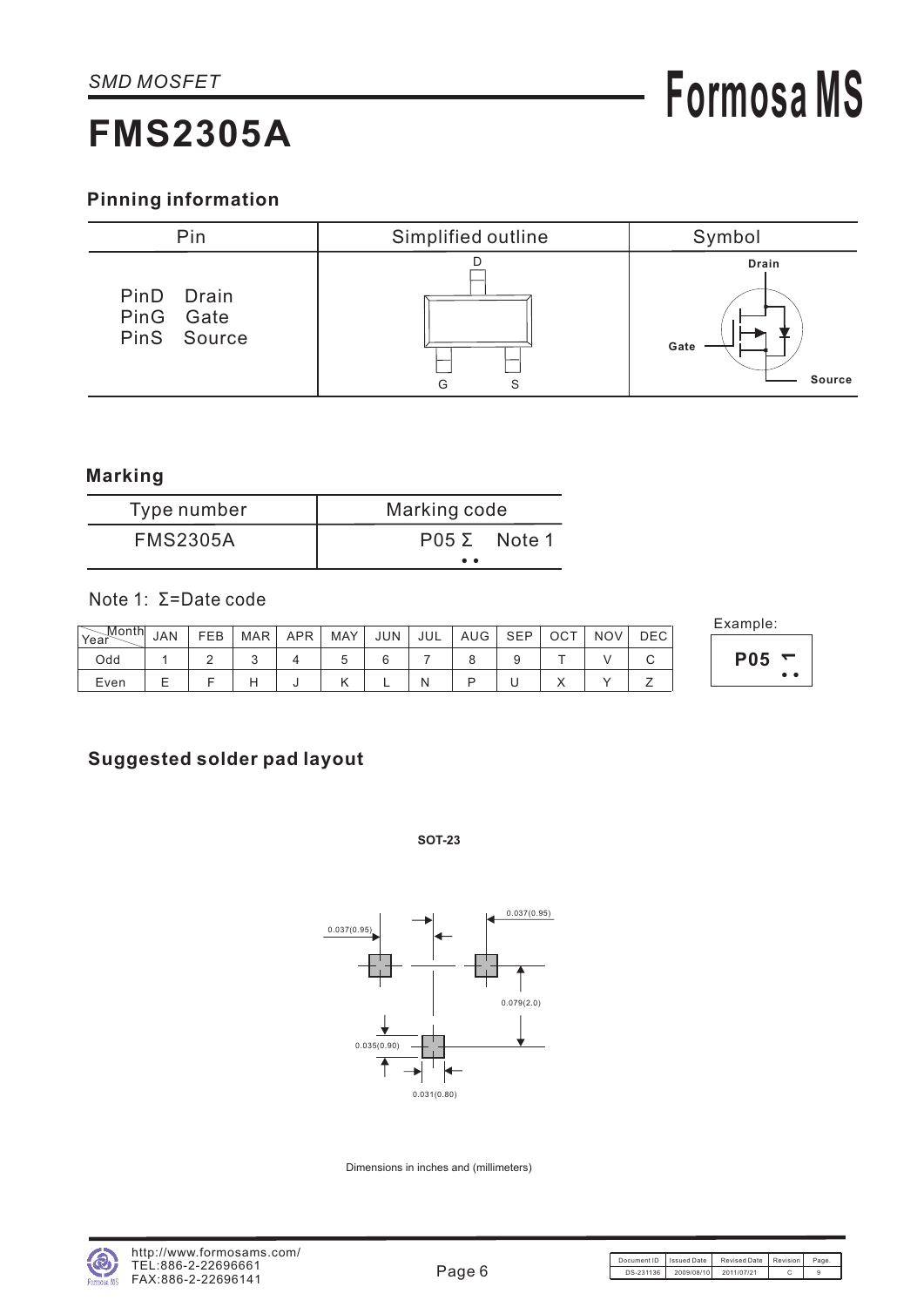## **Formosa MS**

### **FMS2305A**

#### **Packing information**





unit:mm

|                           |                |           | unu.nnn |
|---------------------------|----------------|-----------|---------|
| Item                      | Symbol         | Tolerance | SOT-23  |
| Carrier width             | A              | 0.1       | 3.15    |
| Carrier length            | B              | 0.1       | 2.77    |
| Carrier depth             | C              | 0.1       | 1.22    |
| Sprocket hole             | d              | 0.1       | 1.50    |
| 13" Reel outside diameter | D              | 2.0       |         |
| 13" Reel inner diameter   | D <sub>1</sub> | min       |         |
| 7" Reel outside diameter  | D              | 2.0       | 178.00  |
| 7" Reel inner diameter    | D <sub>1</sub> | min       | 55.00   |
| Feed hole diameter        | D <sub>2</sub> | 0.5       | 13.00   |
| Sprocket hole position    | E.             | 0.1       | 1.75    |
| Punch hole position       | F              | 0.1       | 3.50    |
| Punch hole pitch          | P              | 0.1       | 4.00    |
| Sprocket hole pitch       | P <sub>0</sub> | 0.1       | 4.00    |
| Embossment center         | P <sub>1</sub> | 0.1       | 2.00    |
| Overall tape thickness    | T              | 0.1       | 0.23    |
| Tape width                | W              | 0.3       | 8.00    |
| Reel width                | W <sub>1</sub> | 1.0       | 12.0    |

Note:Devices are packed in accor dance with EIA standar RS-481-A and specifications listed above.

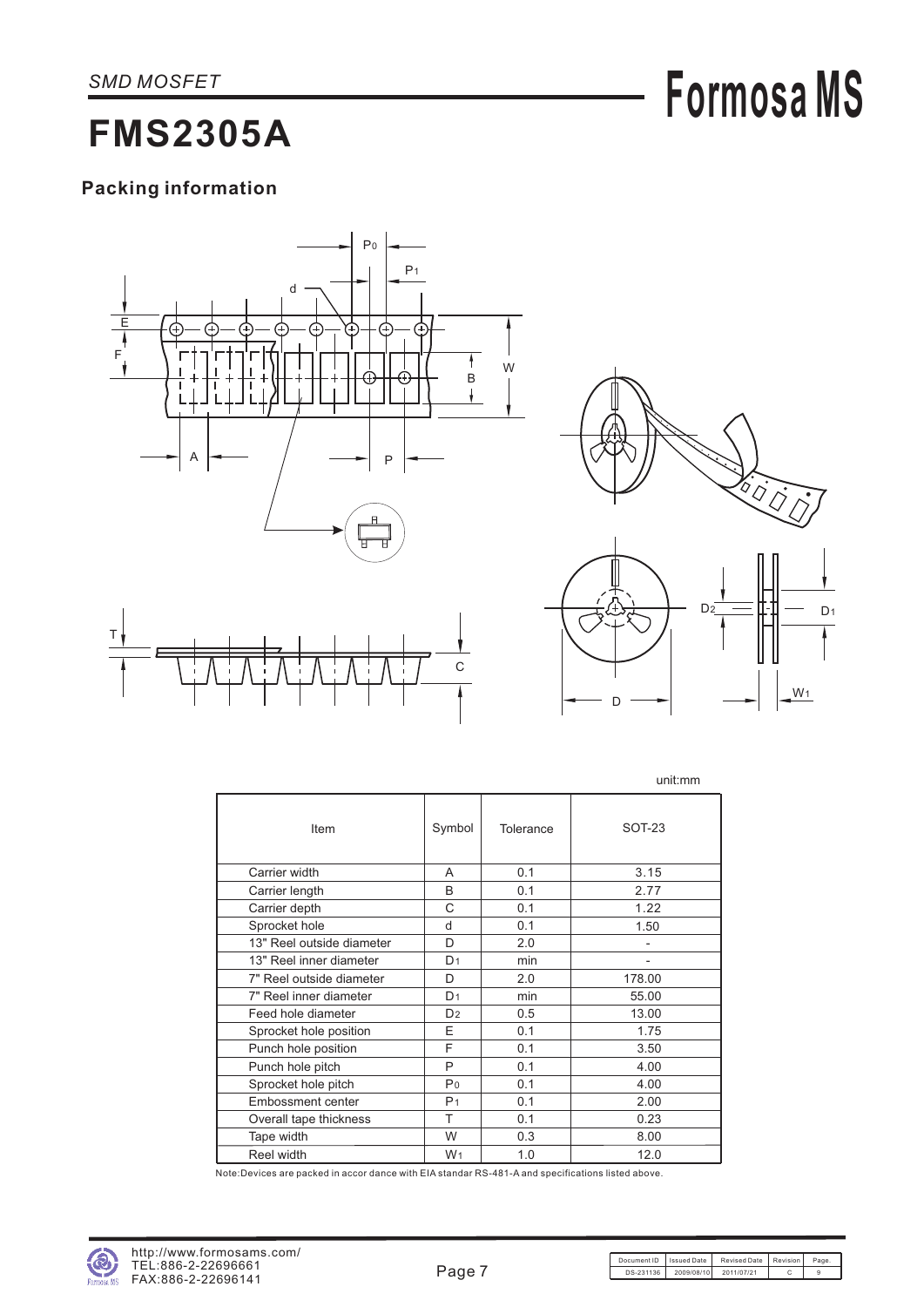### **FMS2305A**

# **Formosa MS**

#### **Reel packing**

| PACKAGE | REEL SIZE | <b>REEL</b><br>(pcs) | COMPONENT<br><b>SPACING</b><br>(m/m) | BOX<br>pcs) | <b>INNER</b><br><b>BOX</b><br>(m/m) | REEL<br>DIA.<br>(m/m) | CARTON<br>SIZE<br>(m/m) | CARTON<br>(pcs) | APPROX.<br><b>GROSS WEIGHT</b><br>(kg) |
|---------|-----------|----------------------|--------------------------------------|-------------|-------------------------------------|-----------------------|-------------------------|-----------------|----------------------------------------|
| SOT-23  | 70        | 3.000                | 4.0                                  | 30.000      | 183*183*123                         | 178                   | 382*262*387             | 240.000         | 11.6                                   |

#### **Suggested thermal profiles for soldering processes**



3.Reflow soldering

| <b>Profile Feature</b>                                                                      | <b>Soldering Condition</b>                           |
|---------------------------------------------------------------------------------------------|------------------------------------------------------|
| Average ramp-up rate $(TL$ to $TP)$                                                         | $<$ 3 $°C/sec$                                       |
| Preheat<br>-Temperature Min(Tsmin)<br>-Temperature Max(Tsmax)<br>-Time(min to max)( $t_s$ ) | $150^{\circ}$ C<br>$200^{\circ}$ C<br>$60 - 120$ sec |
| Tsmax to $T_{\perp}$<br>-Ramp-upRate                                                        | $<$ 3 $°C/sec$                                       |
| Time maintained above:<br>-Temperature( $T_L$ )<br>-Time( $t_L$ )                           | $217^{\circ}$ C<br>$60 - 260$ sec                    |
| Peak Temperature(T <sub>P</sub> )                                                           | $255^{\circ}$ C-0/+5 $^{\circ}$ C                    |
| Time within 5°C of actual Peak<br>Temperature(tP)                                           | $10 - 30$ sec                                        |
| Ramp-down Rate                                                                              | $<6^{\circ}$ C/sec                                   |
| Time 25°C to Peak Temperature                                                               | <6minutes                                            |